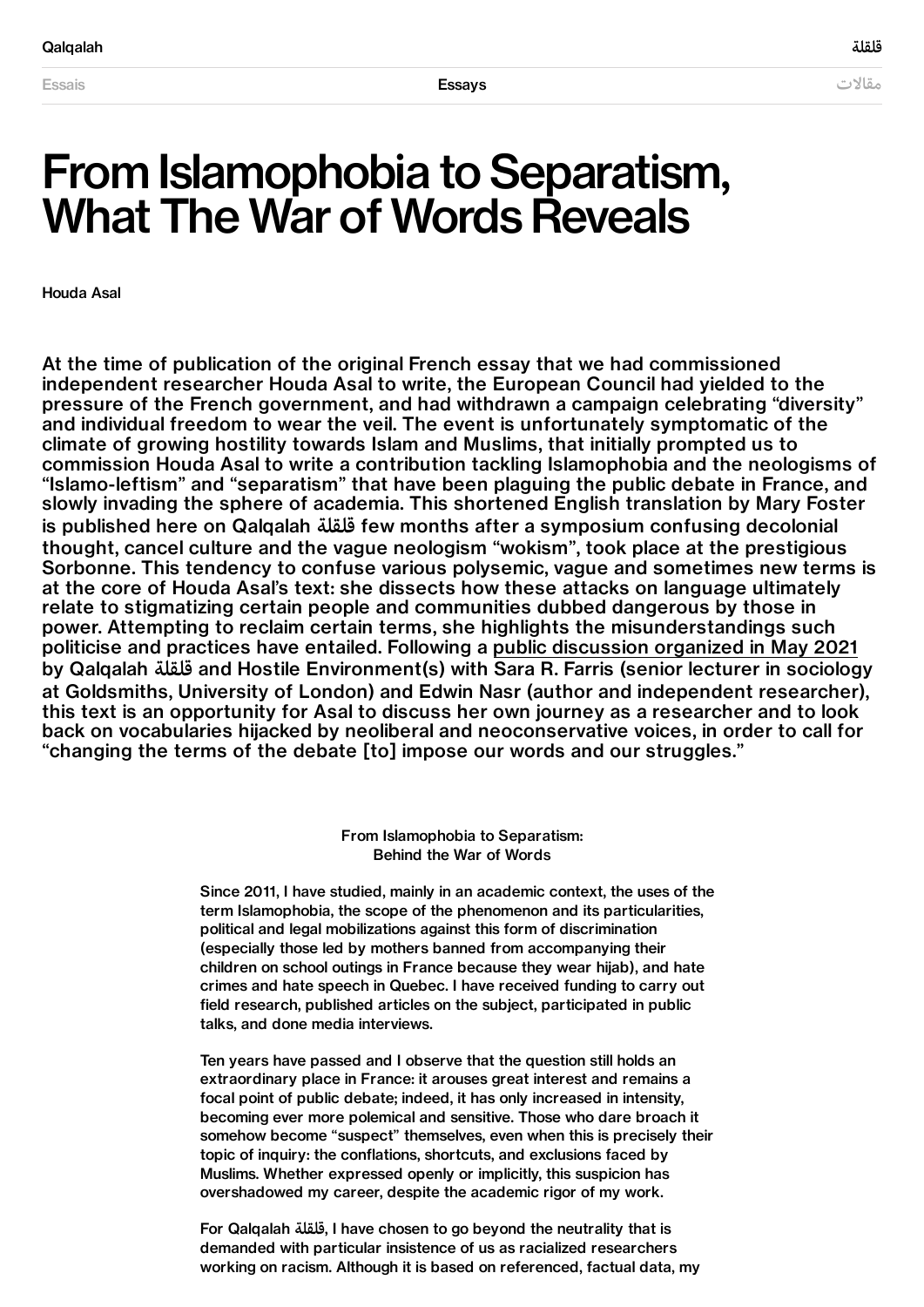analysis here is meant to highlight the seriousness of the current situation. It is in fact urgent to reappropriate the terms of the debate as it is imposed in France, with its vacuous terminology, racist logic and perpetual blackmail. This work of reappropriation lies at the heart of this article.

#### Introduction

For several decades now, we have witnessed the development of a multitude of new words in French to designate, more or less explicitly, a group marked by increasingly blurry boundaries: Islamists, extremists, radicalized, "communautaristes" (essentially, advocates of closed, illiberal communities, TN), Islamo-leftists, separatists … No one is able to define these neologisms but everyone understands that these internal enemies are hiding among the "Muslims of France." These words refer to a very broad range of people: depending on the context, they may mean those who practice Islam, those who wear the hijab, those who have an "Arabsounding" name, those who are racialized, those who live in poor neighborhoods, those who are perceived as foreigners, etc. At the same time, and to "avoid generalizing" (!), these same discourses make a point of distinguishing between "good Muslims," who love France, and "bad Muslims," who refuse to integrate and embrace the values of the Republic. In short, a permanent confusion is maintained between the "Muslim" group in general and all of these ill-defined words describing people with some kind of link to Islam (Islamists, fundamentalists, separatists …).

Such conflations are precisely what fuel Islamophobia: with its speech marked by prejudice, hostility or even hatred; and, even more significantly, acts of discrimination and violence, and specific laws targeting this very illdefined group. Starting with two examples of public debates over the word Islamophobia, which describes a social phenomenon, and the term separatism, which aims to enshrine these conflations in law, we will expose the power relations currently at play in France.

> Use of the Word Islamophobia: a War between Two Camps

Let's begin at the beginning: Islamophobia is a form of racism. Like numerous other sociologists, I analyze Islamophobia through theories of racism, defining it as a social construct distinguishing groups according to markers of belonging, such as skin color, national origin and religion. Racism is a power relationship involving:

an ideological construct (biological racism, replacement theory); prejudices (generalizations, stereotypes, etc.);

- discriminatory practices (inegalitarian treatment, exclusions);
- institutional (police, justice system, prison, etc.) and social (insults, vandalism, assault) violence.

Islamophobia in France is part of this racial process; the legacy of orientalism, colonization, the history of immigration, and anti-Arab and anti-African racism. The term has been fiercely challenged, although in the end it has become established in everyday language. For example, as the term began to spread in French in 2003, its detractors immediately charged it with being an invention of Iranian mullahs aimed at preventing all criticism of Islam. While this false origin of the word, referring to a foreign regime already demonized by the press, has been refuted many times, its echoes continue to reverberate.

In reality, the neologism dates back to the colonial period. It was used for the first time in French at the beginning of the 20th century by administrators, ethnologists and scholars, to address the place of Muslims in Africa. The term served to describe "government Islamophobia" involving the differential treatment of Muslims in the colonial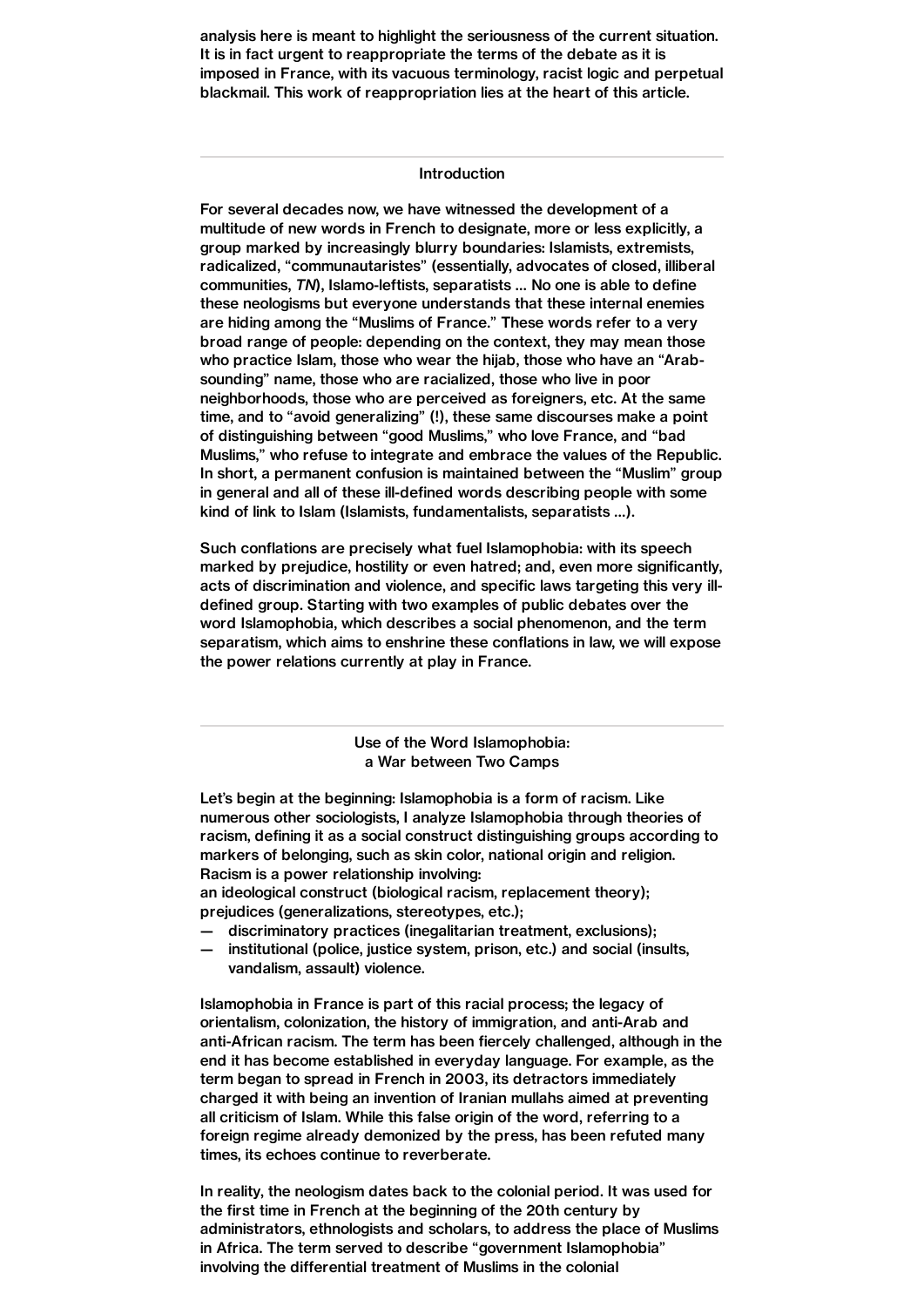administration; that is, the fact that they were accorded lesser rights than the French because of their religious affiliation. There was also an issue of "scholarly Islamophobia", referring to the prejudices and orientalism of French scholars writing about Islam and the prophet.

After the 1910s and 1920s, the word all but disappeared, apart from a few rare occurrences. The more recent spread of the term Islamophobia, this time in English, dates from 1997 when a report on the issue was published by the Runnymede Trust, a British anti-racist think-tank. The study, called "Islamophobia, A Challenge for Us All," made waves and the neologism was accordingly discussed, criticized, and analyzed in anglophone literature.

In France, the word didn't really catch on until a few years later, during debates over the law to ban religious symbols in public schools (2003- 2004). Activists, as well as academics, journalists and people directly targeted by this form of racism, took it up. In 2003, the Collectif contre l'islamophobie en France (Collective against Islamophobia in France, CCIF) emerged. It was to become the main organization fighting discrimination against Muslims in France.

Today, the term Islamophobia continues to face intense opposition, but in my view, this is no longer a semantic debate. It is a real war waged against the use of the word, whose goal is to deny the existence of the phenomenon and disqualify those denouncing it. Over the past several years, charges against the word have intensified. Following the 2015 attacks and then the assassination of Samuel Paty in 2020, people denouncing Islamophobia have been accused of complicity with terrorists.<sup>[1](#page-4-0)</sup> A government body recently asserted, "Professor Samuel Paty suffered his tragic fate because he was accused of Islamophobia […]. It is thus with clarity of vision that the State refuses to use this term 'Islamophobia,' which is nothing other than a weapon of the Islamists against freedom and the Republic."

<span id="page-2-0"></span>The disqualification of the word has thus taken the form of blackmail to prevent the denunciation of racist speech and laws, discrimination, and violence against people perceived as Muslim. Anyone who talks about Islamophobia becomes suspect of "complacency" with "Islamists", of denying the dangers of fundamentalism – in short, of "complicity" with terrorists.

The dissolution of the CCIF in 2020 is undoubtedly one of the most symptomatic affairs of this process. This organization, recognized throughout Europe and internationally, published serious statistical reports on Islamophobic acts in France, offered mediation, and waged legal battles for more than 15 years. It was accused by the French government of being an "Islamist front organization" and of promoting hatred. Although the accusation was neither defined nor substantiated, it succeeded in tarnishing the organization's reputation and resulted in its dissolution, which was eventually approved by the Conseil d'État (state council) on [2](#page-4-1)4 September 2021.<sup>2</sup> In addition to sending a clear message to anti-Islamophobic activists, this affair stigmatized anyone who dared defend the organization. $3$  The list of organizations and individuals demonized in this way continues to grow. People are thus blackmailed into choosing their camp: this is no debate over opinion but the imposition of a binary ideological vision pitting those defending the Republic against those criticizing it, characterized as "anti-republican."

<span id="page-2-2"></span><span id="page-2-1"></span>Despite the blackmail and the cost of fighting Islamophobia, the word has become established, drawing its legitimacy from three sources: testimonies, independent studies, and empirical data documenting the phenomenon; reports from diverse international bodies (UN, EU, numerous NGOs); and finally, activists and Muslims who have chosen not to give in, but to continue using the term. As in all struggles for social justice, the way in which those directly affected chose to name themselves and to name the racism they face must be recognized and respected.<sup>[4](#page-4-3)</sup>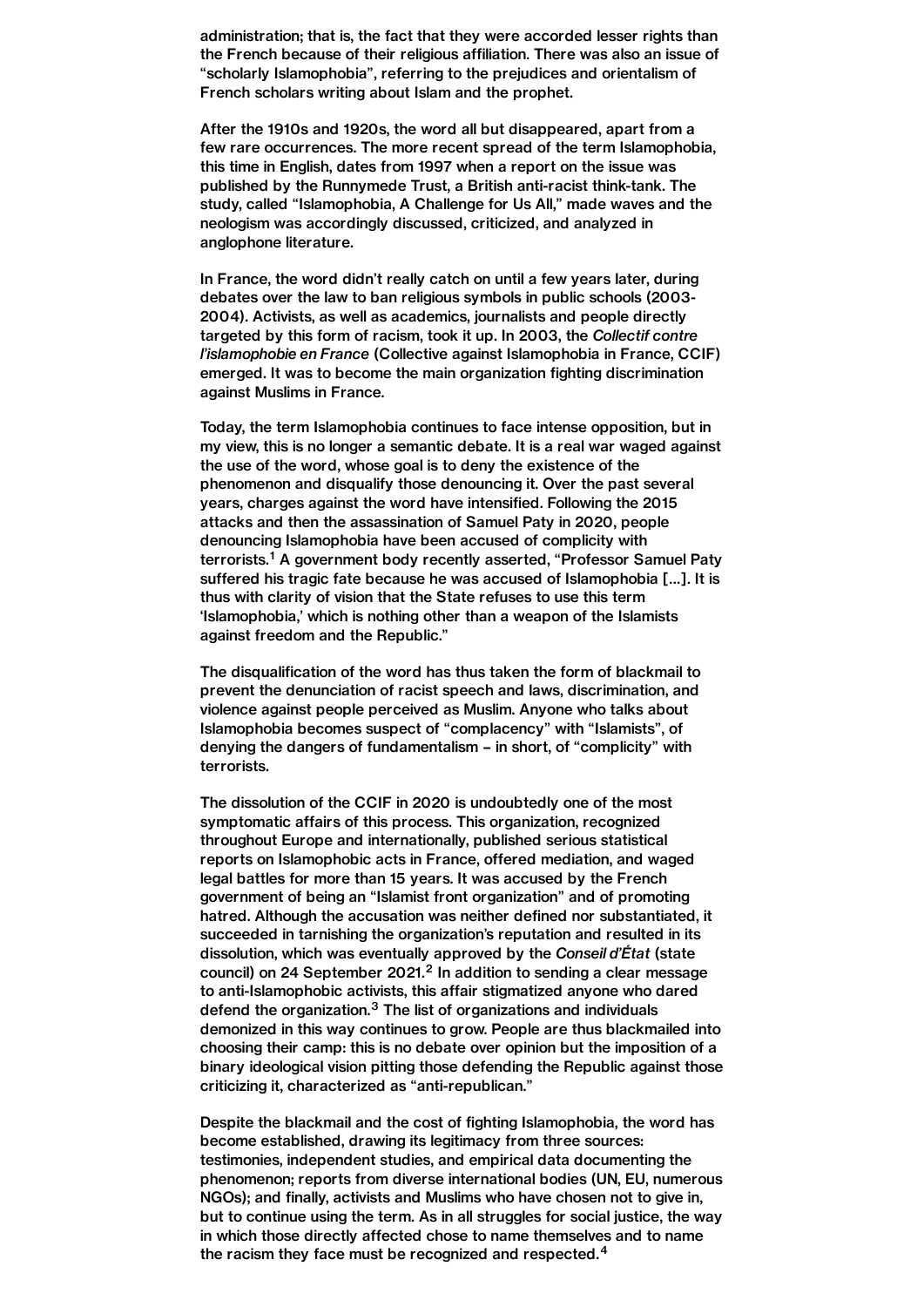## Separatism: from State Laws to Discriminatory Practices on the Ground

Alongside challenges to the term Islamophobia, new words, such as "separatist," have emerged. These not only circulate but have become enshrined in law, a phenomenon specific to France.

In France, religious neutrality, downstream of the 1905 law separating church and state, only affected the state and state officials. The latter were to refrain from manifesting religious opinion in the exercise of their duties; hence the ban on civil servants' wearing "religious symbols". In 2004, the first law prohibiting the wearing of religious symbols at public schools, this time by students, broadened the ban. Following a bitter debate, this law opened a door that has not yet closed. Today we witness a proliferation of legal measures pertaining to religion, increasingly restrictive and specifically targeting Islam and women, as well as exclusions in various contexts, even where such exclusions are illegal.

For example, symbols banned in the context of the national education system were extended after 2004 to include headbands and long skirts on students, as well as on parents accompanying school outings. The debates around each of these measures, often very mediatized, triggered concrete acts of discrimination on the ground, which went far beyond the written texts. For example, the day after the 2004 law was adopted, a bus driver refused to allow a woman wearing hijab to board the bus he was driving. Moreover, the prohibitions sometimes fall into gray areas, particularly in the workplace. For instance, the Baby Loup affair was a long legal saga involving an employee of a private daycare who was fined for wearing the hijab when she returned after a leave of absence. The 2016 labor law also includes neutrality provisions allowing companies to restrict the "display of employees' beliefs" in such an imprecise way that it is difficult to determine the extent of the resulting discrimination in the hiring process and within the company.

The separatism law is the latest child of this French legislative inflation. The original content of the law, adopted by the National Assembly in February 2021, was a jumbled grab-bag of provisions, from bans on polygamy (already banned for years) and virginity certificates (very rare in France), to stricter supervision of home schooling and control of organizations. In April, discussions in the Senate introduced several cherished demands of the far-right: a ban on religious symbols when accompanying school outings, in sports competitions, and for minors in public space; a ban on religious practice within universities; a ban on foreign flags during civil marriages; greater regulation of places of worship; the dissolution of all groups organizing non-mixed meetings ("which exclude a person based on color, origin, or belonging to an ethnicity, nation, race or specific religion from participating in a meeting"), etc.

In the final version of the law "confirming respect for the principles of the Republic" adopted on 23 July 2021 (by 49 votes against 19), the most liberticidal amendments had been withdrawn, such as the ban on minors wearing religious symbols in public space. However, the damage was done: the abandoned amendments had been discussed in the media, once again giving free rein to racist discourse. As in the past, these proposals may make a come-back and, in the meantime, give rise to concrete discriminatory practice on the ground. Moreover, this law entrenched the confusion between the threat of Islamic radicalism, the non-respect of republican principles and the visibility of Muslim religious practices. The provisions proscribing "separatism" do not target groups fomenting violent acts, but religious, cultural and political practices perceived as antirepublican. In short, this law establishes a new hollow term legitimizing a constant suspicion of Muslims. [5](#page-4-4)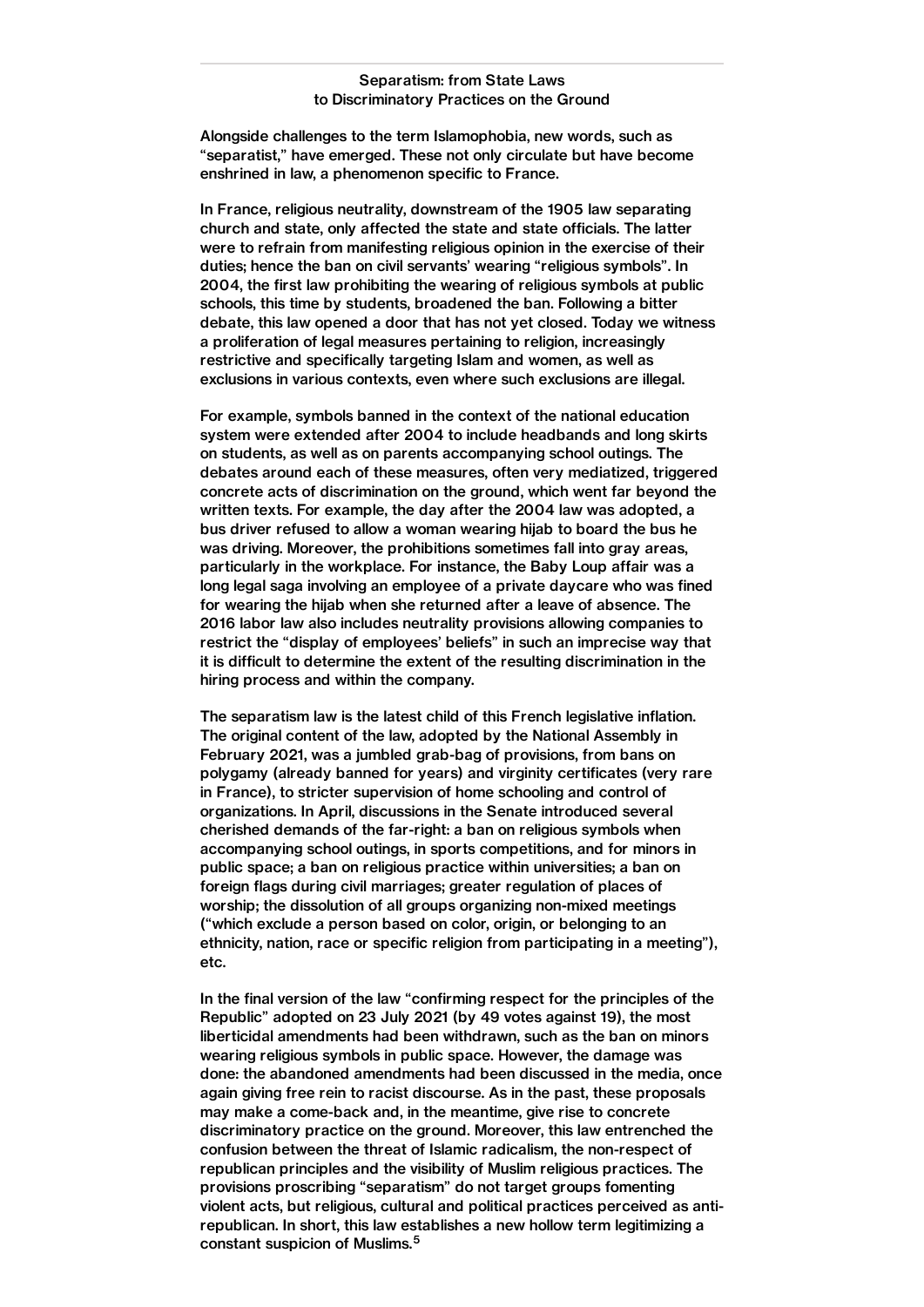# Conclusion: Refuse the Blackmail!

In all Western countries (and elsewhere), we see a rise of xenophobia and Islamophobia, with the development of far right ideas and movements, sometimes very violent, which have led to deadly attacks.<sup>[6](#page-4-5)</sup> Similarities can be observed in different democracies; in the forms taken by reactionary ideas, imperialist policies, militarization of the police, mass surveillance, repression of political dissidence, racism in general and specifically Islamophobia. Fortunately, these very real dangers posing an everincreasing threat to social justice and fundamental freedoms have been met with an intensification of transnational struggles and resistance to racism, sexism, and police violence—from Black Lives Matter, #MeToo, to denunciations of Israeli apartheid and imperialist wars.

In France, similar to the war-like rhetoric developed during the COVID-19 pandemic, discourses around Islamophobia and separatism adopt an alarmist tone, naming internal enemies who must be combatted. The racist conflations accompanying this rhetoric are all the more disturbing because they impose a binary on political positioning, with the perpetual blackmail of loyalty to the Republic. If you believe that Muslims are victims of discrimination or if you qualify a remark as Islamophobic, if you talk about State racism, if you evoke the colonial heritage or police violence, then you are complacent with "the enemy": you are against secularism, against the Republic, and against the very identity of France; you become suspect, a potential separatist.

- <span id="page-4-0"></span>1. In 2015, two attacks claimed by individuals linked to Al Qaida and the Islamic State threw France into mourning: in January, against the editorial board of Charlie Hebdo (a satirical journal that published caricatures of Mohamed) and in November, in Paris (Bataclan theatre and terraces) and in Saint Denis (Stadium of France). In 2020, a teacher was beheaded after messages circulating on so[cia](#page-2-0)l media accused him of having shown caricatures of the prophet to his class.  $\rightarrow$
- <span id="page-4-1"></span>2. Decision by the Conseil d'État: CE 24 Sept. 2021, CCIF, n° 449215. The dissolution of the organization was based on 6° [of](#page-2-1) Article L. 212-1 of the Code de la Sécurité intérieure (Domestic Security Law).  $\leftrightarrow$
- <span id="page-4-2"></span>3. Joint press release signed by numerous organizations, « La dissolution du CCIF validée par le Conseil d'État : les associations en danger ! » ("T[he](#page-2-2) Conseil d'État Approves Dissolution of CCIF: NGOs in Danger!"), 08/10/2021.
- <span id="page-4-3"></span>4. Considered as an epistemological weapon, the legitimization of the word Islamophobia demonstrated Muslims' ability to act, successfully establishing their voices and countering hostile speech targeting them. See Sayyid S. and Vakil A, Thinking through islamophobia: global perspectives, London, Hurst & Company, 2010.  $\leftrightarrow$
- <span id="page-4-4"></span>5. Let's not forget however that Charles de Gaulle also used the rhetoric of separatism in the 1940s and 1950s to target political opponents: communists and anti-colonialists (notably Aimé Césaire).
- <span id="page-4-5"></span>6. Massacre in a mosque in Quebec in 2017; in Christchurch, New Zealand in 2019; in El Paso in the United States in 2019; a car ramming into a Muslim family in Ontario in 2021, etc.  $\leftrightarrow$

### Houda Asal

Houda Asal holds a PhD in socio-history. Her doctoral thesis was published in English: "Identifying as Arab in Canada - A Century of Immigration History" (2020, Fernwood publishing). She was a postdoctoral fellow at McGill University in Montreal and associate of the Maurice Halbwachs Center at the École Normale Supérieure in Paris. Her work focuses on immigration, social movements, racism and islamophobia in France and Canada. Asal has published more than 15 articles and book chapters and given talks to a wide variety of audiences on these topics. As a researcher at the Commission des droits de la personne et des droits de la jeunesse of Quebec, she conducted a major study of xenophobic and islamophobic hate acts in the province